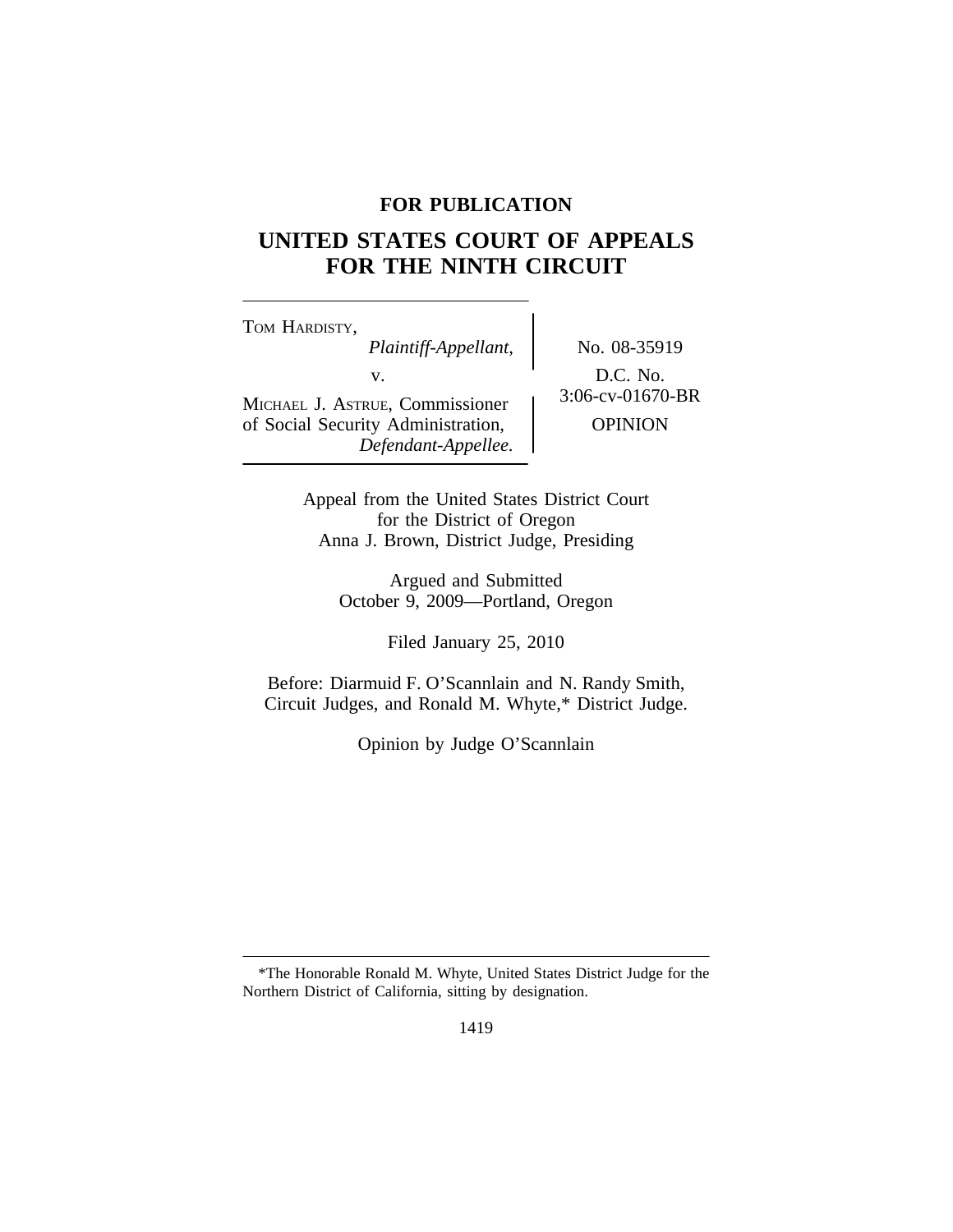## **COUNSEL**

Ralph Wilborn, Wilborn Law Office, P.C., Oregon City, Oregon, argued the cause for the plaintiff-appellant. Tim Wilborn filed the briefs.

Kathryn A. Miller, Assistant Regional Counsel, Office of the General Counsel, Social Security Administration, Seattle, Washington, argued the cause for the defendant-appellee and filed the brief. Karin J. Immergut, United States Attorney, Britannia I. Hobbs, Assistant United States Attorney, and David Morado, Regional Chief Counsel, Social Security Administration, were on the brief.

#### **OPINION**

O'SCANNLAIN, Circuit Judge:

We consider whether a plaintiff may be awarded attorneys' fees against the United States under the Equal Access to Justice Act with respect to issues not reached by a district court in reversing a federal agency's decision.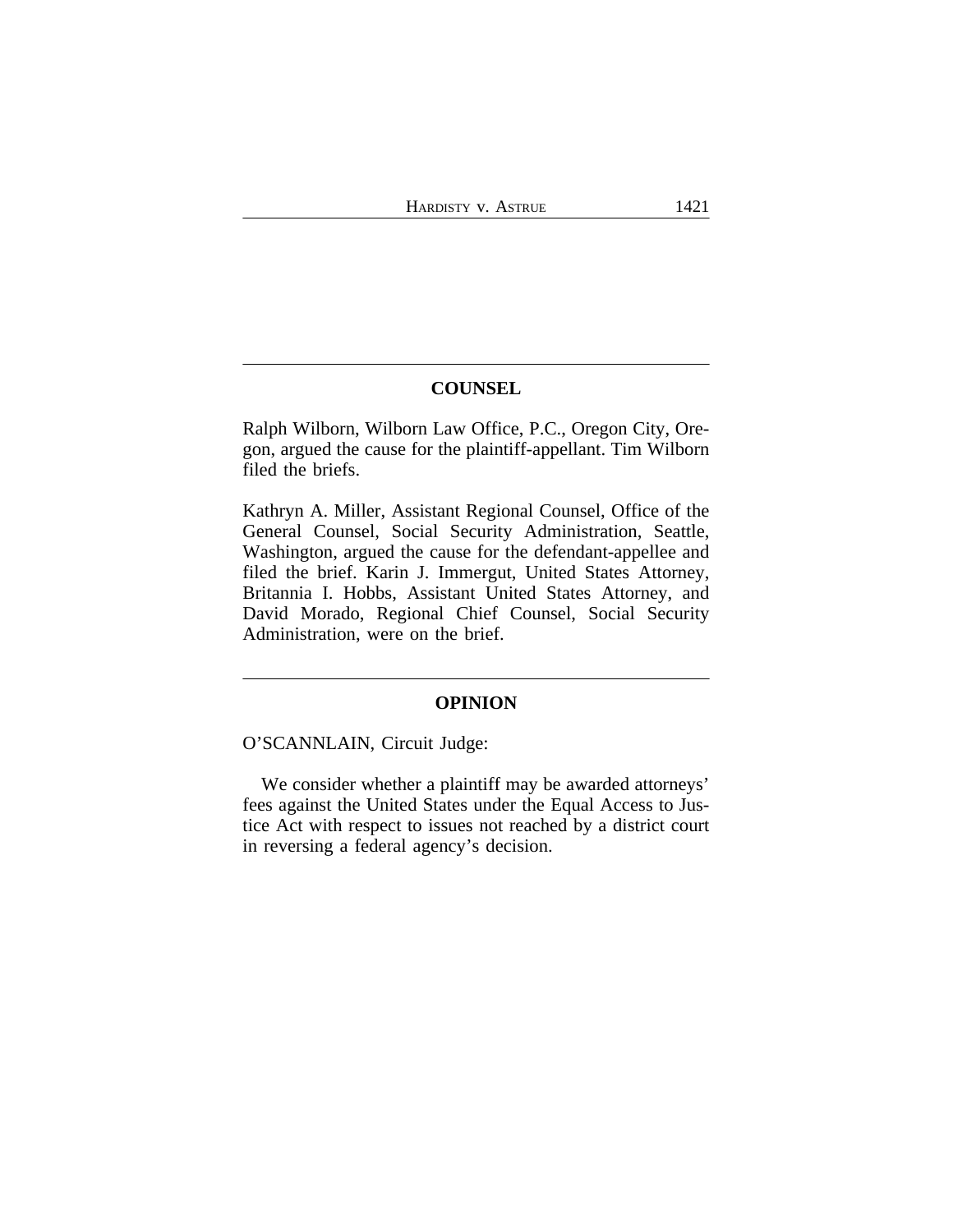#### A

I

Tom Hardisty filed a claim for supplemental security income in 2003, alleging disability from early 2001 based on several serious degenerative disk diseases, attention deficit hyperactivity disorder, and a mathematics learning disorder. The Social Security Administration ("SSA") denied his claim initially and on reconsideration. An administrative law judge ("ALJ") then held a hearing on Hardisty's claim in 2005. At that hearing, the ALJ heard testimony from Hardisty, a lay witness, numerous physicians, a vocational expert, and others. In due course, the ALJ decided that Hardisty was not entitled to benefits because, although he had a severe impairment, he retained the residual functional capacity to perform jobs that exist in significant numbers in the national economy.

After the SSA's Appeals Council denied Hardisty's request for review, making the ALJ's decision the final decision of the SSA's Commissioner, Hardisty sought judicial review on numerous grounds. In 2008, the district court reversed and remanded to the Commissioner for the calculation of an award and benefits, ruling that substantial evidence did not support the ALJ's credibility determination with respect to Hardisty's testimony. A month after judgment on the merits, Hardisty filed a request for attorneys' fees under the Equal Access to Justice Act, 28 U.S.C. § 2412 ("EAJA"), which was denied.**<sup>1</sup>** Hardisty timely appealed denial of fees.

#### B

The ALJ based his decision on an adverse credibility finding against Hardisty. That finding rested on three grounds. First, the ALJ reasoned that Hardisty's criminal history,

<sup>&</sup>lt;sup>1</sup>The amount, \$8,866.12, included the cost of filing the fees request. It does not include the cost of this appeal.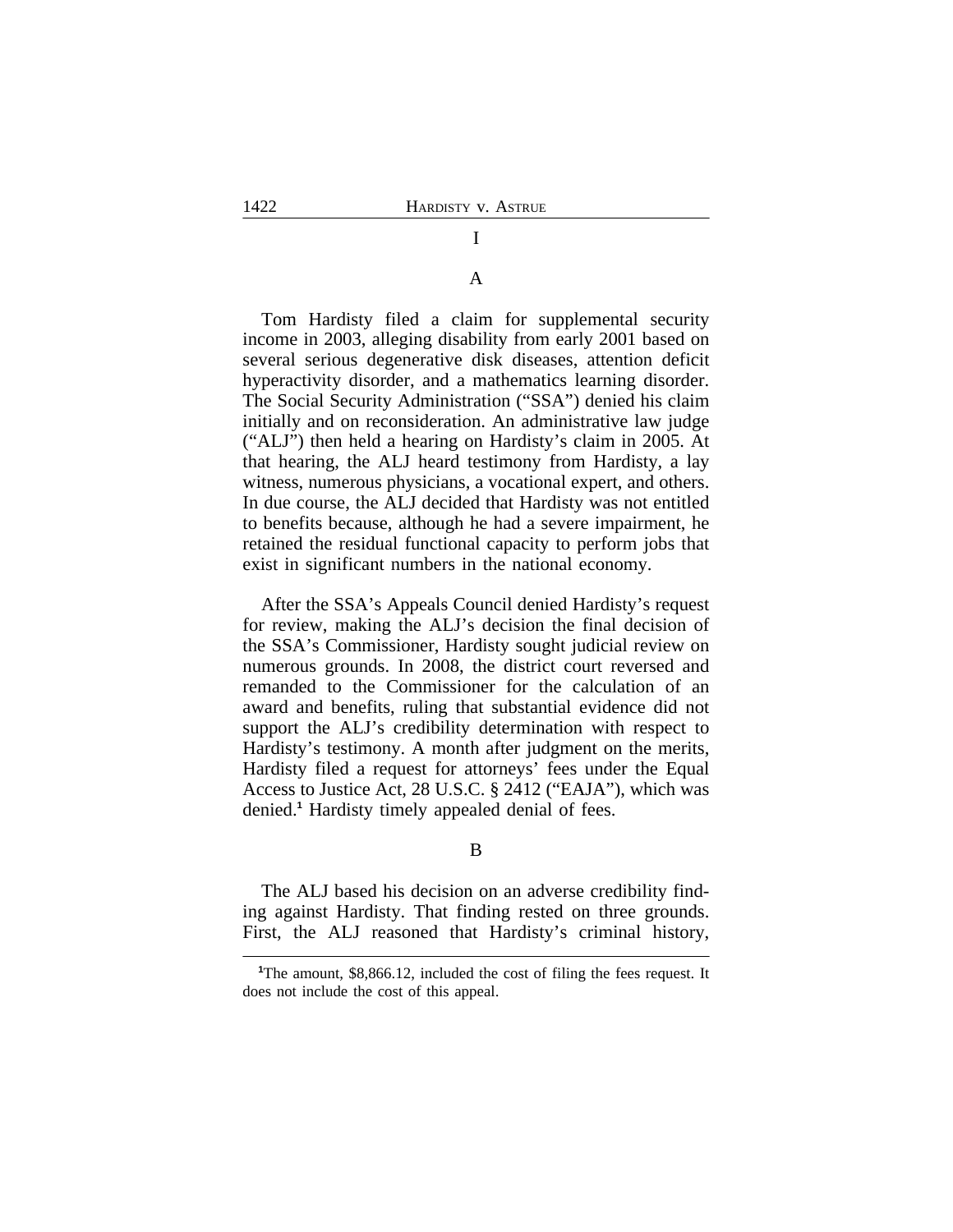| HARDISTY V. ASTRUE | 1423 |
|--------------------|------|
|                    |      |

involving numerous property crimes committed eighteen years ago in California, constituted a basis for questioning his credibility. Second, the ALJ noted that a medical report from Dr. Melanie Vergara, one of Hardisty's physicians, was inconclusive regarding malingering. Third, the ALJ found that Hardisty intentionally sought to mislead the SSA when he testified that he had driven only halfway to the hearing, a statement contradicted by his own lay witness. Even though Hardisty later corrected his testimony, the ALJ decided that the record overall belied Hardisty's credibility.

In challenging the Commissioner's ruling, Hardisty first argued that the government erred when it "improperly rejected Plaintiff's testimony." He also raised several other arguments, including that the government improperly rejected lay witness testimony and Dr. Vergara's opinion, improperly evaluated residual functional capacity, posed an improper hypothetical to the vocational expert, and failed appropriately to question the vocational expert.

The district court ruled that the Commissioner had not provided clear and convincing reasons for discrediting Hardisty's testimony as required by *Cotton v. Bowen*, 799 F.2d 1403 (9th Cir. 1986) (per curiam). Specifically, the court explicitly rejected each of the government's three reasons for discrediting Hardisty's testimony. With respect to the first reason, Hardisty's criminal history, the court ruled Hardisty's crimes, which did not involve dishonesty and occurred more than eighteen years prior to the hearing, too "remote" to be a clear and convincing reason to discredit Hardisty. The court relied on Federal Rule of Evidence 609, which allows for the admission of evidence of crimes involving dishonesty but not evidence of crimes older than ten years without a further balancing of probative value and prejudicial effect. With respect to the second reason, evidence of malingering, the court ruled that the government failed to identify what evidence undermined the claimant's complaints and failed to discredit the doctors who provided evidence corroborating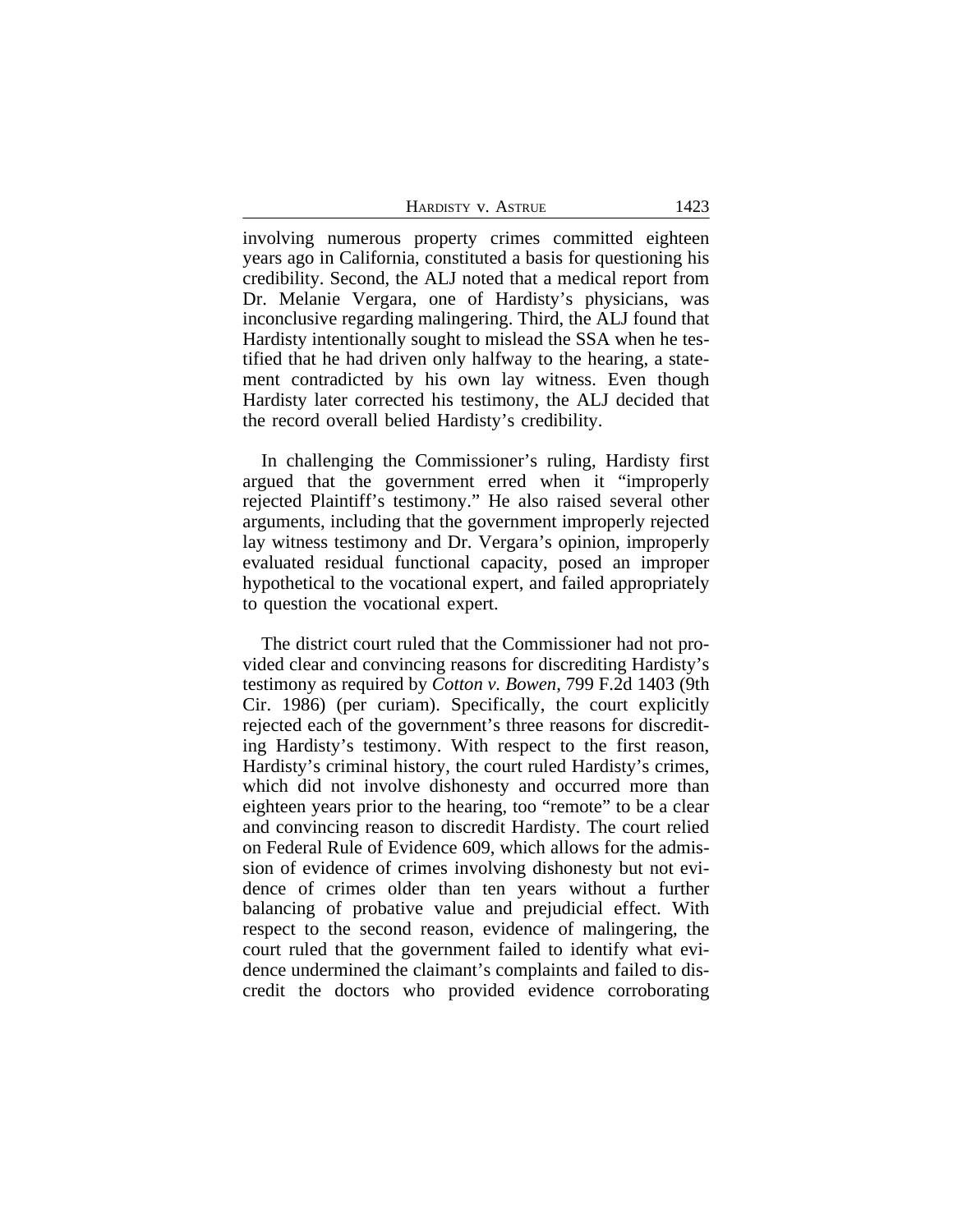Hardisty's account. With respect to the third reason, the inconsistency about driving, the court noted that Hardisty had corrected his testimony on who drove to the hearing, thereby resolving the conflict. The court then, pursuant to *Varney v. Secretary of Health and Human Services*, 859 F.2d 1396, 1401 (9th Cir. 1988), remanded for the calculation and award of benefits.

C

In ruling on the subsequent EAJA request, the court first addressed the issue on which Hardisty's claim had been remanded, concluding that the Commissioner's position was "substantially justified" and thus not a basis for EAJA feeshifting. 28 U.S.C.  $\S$  2412(d)(1)(A). The court observed that the ALJ's reliance on Hardisty's criminal history, though contrary to the Federal Rules of Evidence, was not unlawful because such Rules do not apply to administrative proceedings. *See Bayliss v. Barnhart*, 427 F.3d 1211, 1218 n.4 (9th Cir. 2005). The court concluded, furthermore, that there was "some basis" for the ALJ's finding of malingering because of Dr. Vergara's report and that the ALJ's interpretation of the testimony regarding driving, while erroneous, had "some basis in the record." Thus, the court ruled, the Commissioner's position was substantially justified and fee-shifting was not appropriate.

The court next addressed Hardisty's argument that fees should be awarded for the government positions that Hardisty challenged but that it did not address when it originally reviewed the case. Those positions too, according to Hardisty, were not substantially justified. The court, however, declined to award fees on these issues in the absence of the identification of any authority, including circuit precedent, requiring it to do so.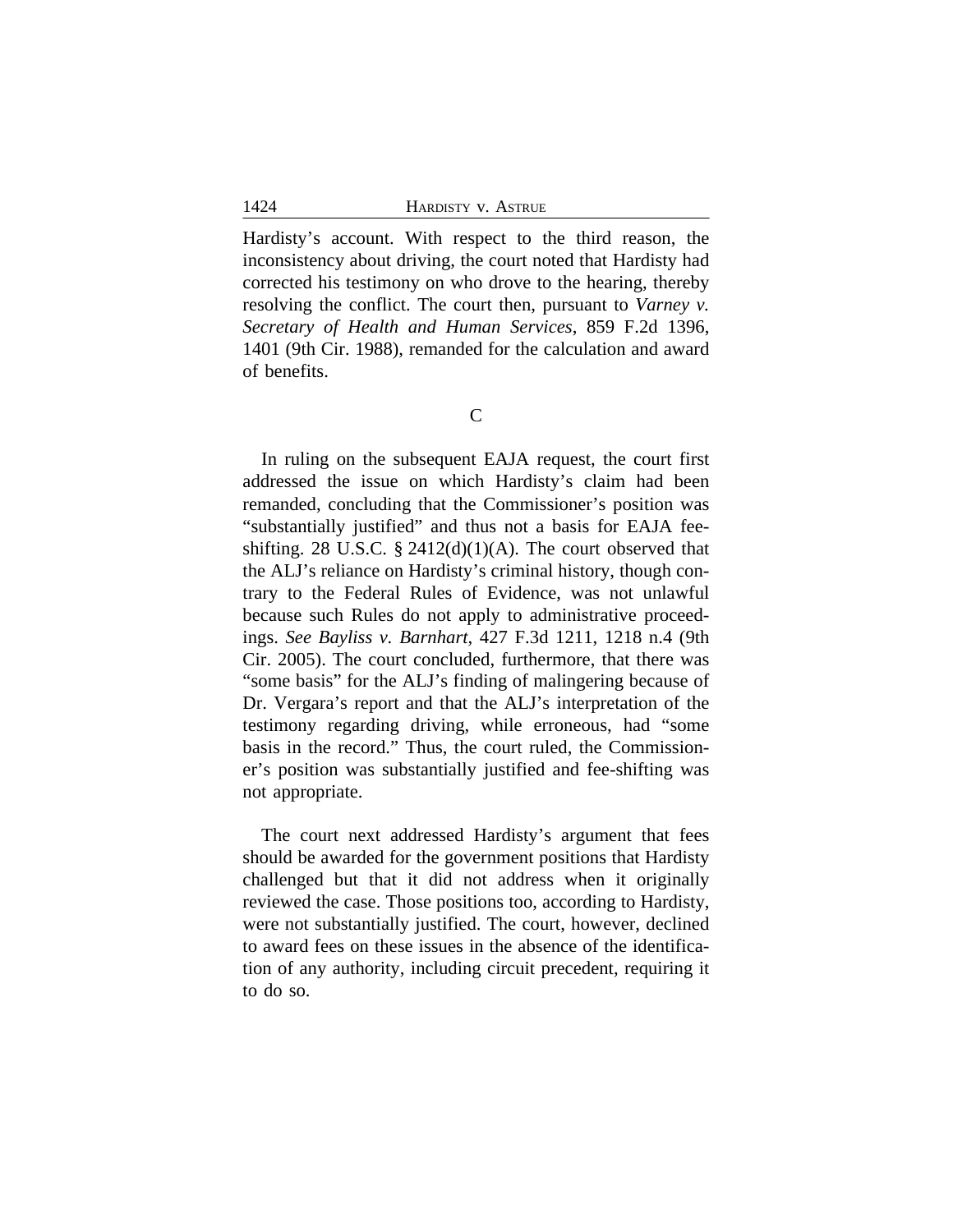## On appeal, Hardisty first argues that fees should be awarded for those agency positions that Hardisty challenged but that the district court did not decide.

A

**[1]** As always in cases of statutory interpretation, we begin with the text of the statute. 28 U.S.C. § 2412. The text is particularly important in this case because the Supreme Court has refused to allow the award of attorneys' fees without clear statutory authorization. *Alyeska Serv. Pipeline Co. v. Wilderness Soc'y*, 421 U.S. 240, 250 (1975) (citing *Day v. Woodworth*, 54 U.S. (13 How.) 363 (1852); *Oelrichs v. Spain*, 82 U.S. (15 Wall.) 211 (1872); *Flanders v. Tweed*, 82 U.S. (15 Wall.) 450 (1873); *Stewart v. Sonneborn*, 98 U.S. 187 (1879); *Fleischmann Distilling Corp. v. Maier Brewing Co.*, 386 U.S. 714 (1967); *F.D. Rich Co. v. United States ex rel. Industrial Lumber Co.*, 417 U.S. 116 (1974)); *see Ruckelshaus v. Sierra Club*, 463 U.S. 680, 686 (1983) ("Given all the foregoing, we fail to find in [the statute] the requisite indication that Congress meant to abandon historic fee-shifting principles . . . ."); *Ardestani v. I.N.S.*, 502 U.S. 129, 138 (1991) ("[W]e cannot extend the EAJA to administrative deportation proceedings when the plain language of the statute . . . constrain[s] us to do otherwise."); *Buckhannon Bd. & Care Home, Inc. v. West Virginia Dept. of Health & Human Res*., 532 U.S. 598, 610 (2001) ("In *Alyeska*, we said that Congress had not 'extended any roving authority to the Judiciary to allow counsel fees as costs or otherwise whenever the courts might deem them warranted.' ") (internal citations omitted). That is in part because, in reviewing claims for attorneys' fees, "[o]ur basic point of reference is the 'American Rule.' " *Ruckelshaus*, 463 U.S. at 684 (citing *Alyeska*, 421 U.S. at 247). That rule, which provides that "the prevailing litigant is ordinarily not entitled to collect a reasonable attorneys' fee from the loser," *Alyeska*, 421 U.S. at 247, has dominated the American court system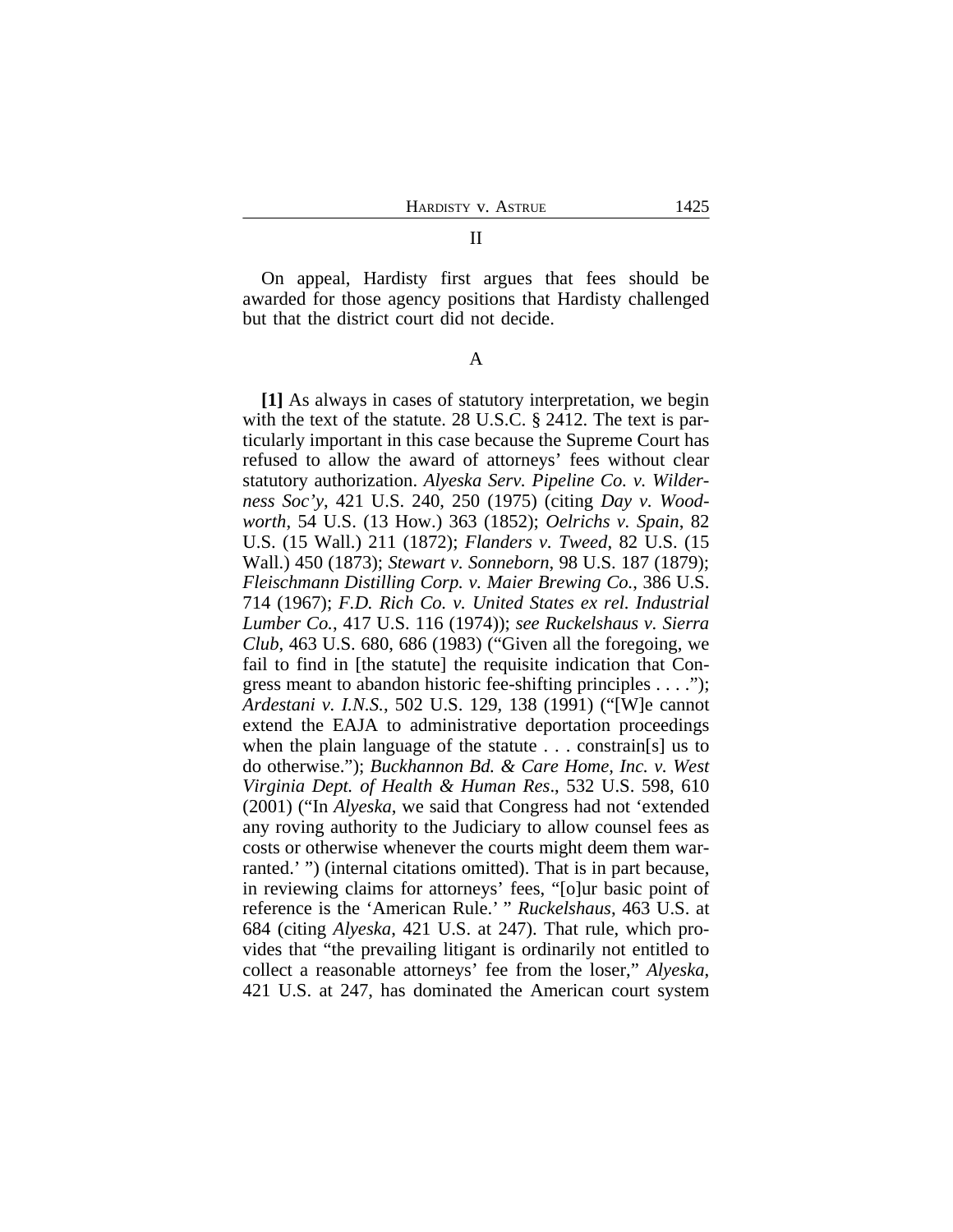since its beginning, *see id.* at 271 (remarking that the American rule is "deeply rooted in our history").

**[2]** The EAJA creates an exception to the American rule. 28 U.S.C. § 2412. It authorizes federal courts to award attorneys' fees, court costs, and other expenses when a party prevails against the United States, although fee-shifting is not mandatory. *United States v. 313.34 Acres of Land*, 897 F.2d 1473, 1477 (9th Cir. 1989). The statute provides that

Except as otherwise specifically provided by statute, *a court shall award to a prevailing party other than the United States fees and other expenses*, *in addition to any costs awarded* . . . , incurred by that party in any civil action . . . , including proceedings for judicial review of agency action, brought by or against the United States in any court having jurisdiction of that action, *unless the court finds that the position of the United States was substantially justified or that special circumstances make an award unjust*.

28 U.S.C. § 2412(d)(1)(A) (emphasis added).**<sup>2</sup>** The term " 'position of the United States' means, in addition to the position taken by the United States in the civil action, the action or failure to act by the agency upon which the civil action is based." 28 U.S.C. § 2412(d)(2)(D).

**[3]** Nothing in these provisions extends fee-shifting to issues not adjudicated. Section  $2412(d)(1)(A)$  provides no indication that attorneys' fees should be awarded with respect to positions of the United States challenged by the claimant but unaddressed by the reviewing court. Nor does the definition clause in Section 2412(d)(2)(D) support fee-shifting. That clause was amended to its current form in 1985 to focus

<sup>&</sup>lt;sup>2</sup>The government has the burden of proving its positions were substantially justified. *Flores v. Shalala*, 49 F.3d 562, 569 (9th Cir. 1995).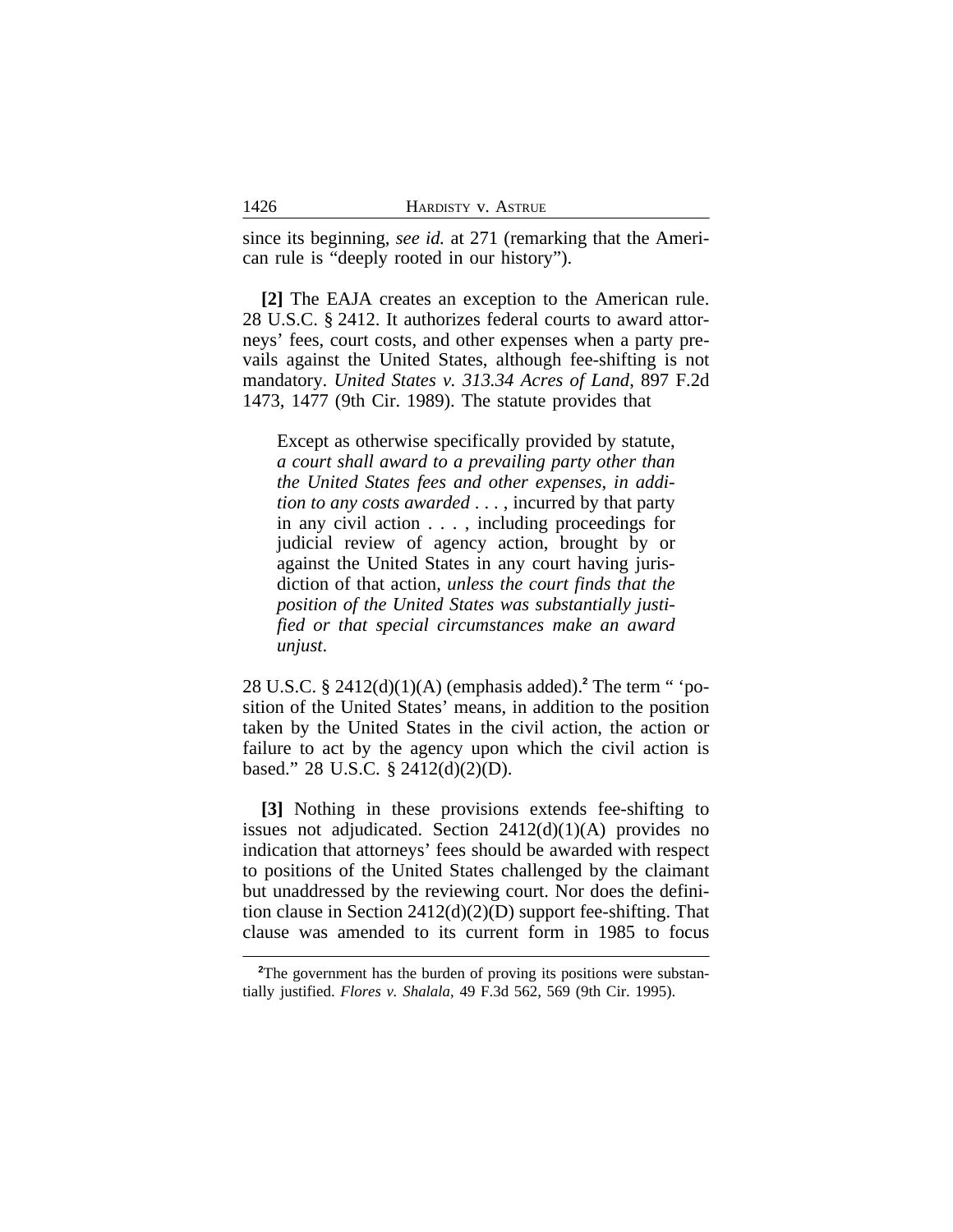HARDISTY V. ASTRUE 1427

courts on both the government's litigation position and the agency's ruling. *Comm'r, INS v. Jean*, 496 U.S. 154, 159 (1990). In the absence of clear statutory text authorizing feeshifting, we decline to become a "roving authority" awarding attorneys' fees. *Buckhannon*, 532 U.S. at 610.

1

There are good reasons for denial of attorneys' fees in situations regarding which the EAJA is silent. First, "[t]he EAJA renders the United States liable for attorney's fees for which it would not otherwise be liable, and thus amounts to a partial waiver of sovereign immunity." *Ardestani*, 502 U.S. at 137. "Waivers of immunity," of course, "must be construed strictly in favor of the sovereign, and not enlarge[d] . . . beyond what the language requires." *Ruckelshaus*, 463 U.S. at 685-86 (internal citations and quotation marks omitted) (citing *Alyeska*, 421 U.S. at 267-68).

The Supreme Court has repeatedly interpreted attorneys' fees statutes narrowly because of this concern. In *Ardestani*, for example, the Court reasoned that its interpretation of the EAJA as not applying to administrative deportation proceedings was "reinforced . . . by the limited nature of waivers of sovereign immunity [which] must be strictly construed in favor of the United States." *Id.* at 137. Similarly, in *Ruckelshaus*, the Court interpreted an attorneys' fee statute to require that a party prevail because "[i]n determining what sorts of fee awards are appropriate, care must be taken not to enlarge [the statute's] waiver of immunity beyond what a fair reading of the language of the section requires." 463 U.S. at 686 (internal quotation marks omitted). And in *Alyeska*, the Court reversed an award of attorneys' fees absent statutory authorization, noting the "well-known common-law rule that a sovereign is not liable for costs unless specific provision for such liability is made by law." 421 U.S. at 267-68 & n.42. Sovereign immunity concerns are especially relevant to interpreta-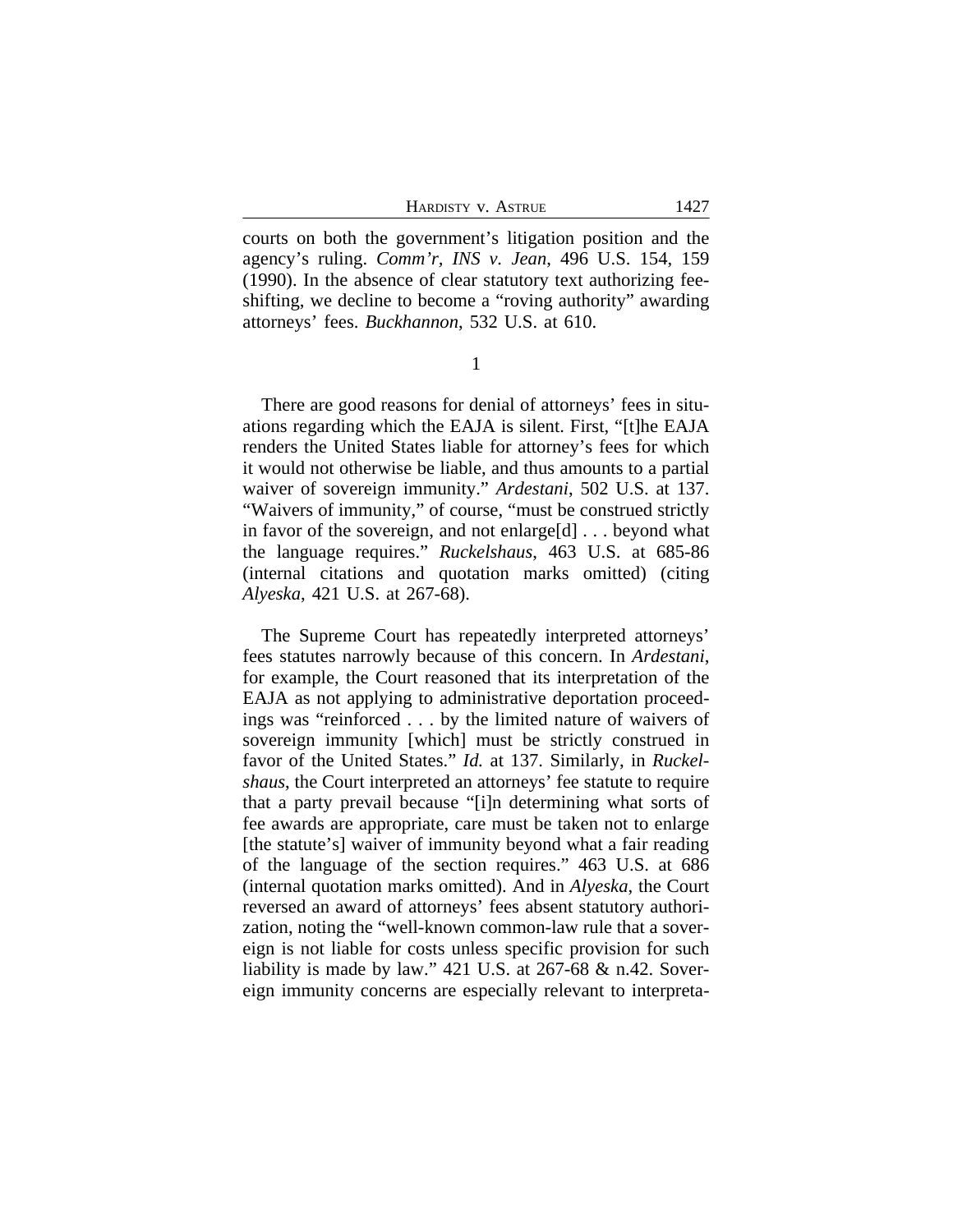tion of the attorneys' fees provisions in the EAJA, which does not broadly waive immunity. *Ardestani*, 502 U.S. at 137.

Such concerns are also particularly relevant to this case. An award of attorneys' fees without textual support in the EAJA, as Hardisty desires, increases the exposure of the United States treasury. Such a step, without clear statutory authorization, we decline to take. We are especially hesitant because extending the EAJA in this case constitutes an extreme departure from the American Rule, as the claimant failed to prevail on the remaining issues on which he seeks fees. *See Buckhannon*, 532 U.S. at 598 (requiring judicial recognition of victory to merit attorneys' fees); *Ruckelshaus*, 463 U.S. at 680 (requiring some degree of success on the merits for fees).

2

Second, denial of attorneys' fees in the face of silence in the EAJA follows the command that "[a] request for attorney's fees should not result in a second major litigation." *Buckhannon*, 532 U.S. at 609 (quoting *Hensley v. Eckerhart*, 461 U.S. 424, 437 (1983)). Avoiding an interpretation that "ensur[es] that the fee application will spawn a second litigation of significant dimension" is central to Supreme Court jurisprudence on fee-shifting statutes. *Tex. State Teachers Ass'n v. Garland Indep. Sch. Dist*., 489 U.S. 782, 791 (1989). In *Buckhannon*, for example, the Court rejected the "catalyst theory" for assessing whether a party has prevailed — under which a party may acquire fees if the suit was a catalyst for change in the relationship between the litigants — because it "is clearly not a formula for 'ready administrability,' " 532 U.S. at 610 (quoting *Burlington v. Dague*, 505 U.S. 557, 566 (1992), as a " 'catalyst theory' hearing would require analysis . . . that 'will likely depend on a highly factbound inquiry and may turn on reasonable inferences from the nature and timing of the defendant's change in conduct." *Id.* at 609. Similarly, in *Garland*, the Court rejected the "central issue test" in favor of the "significant issue" test because the former "promises to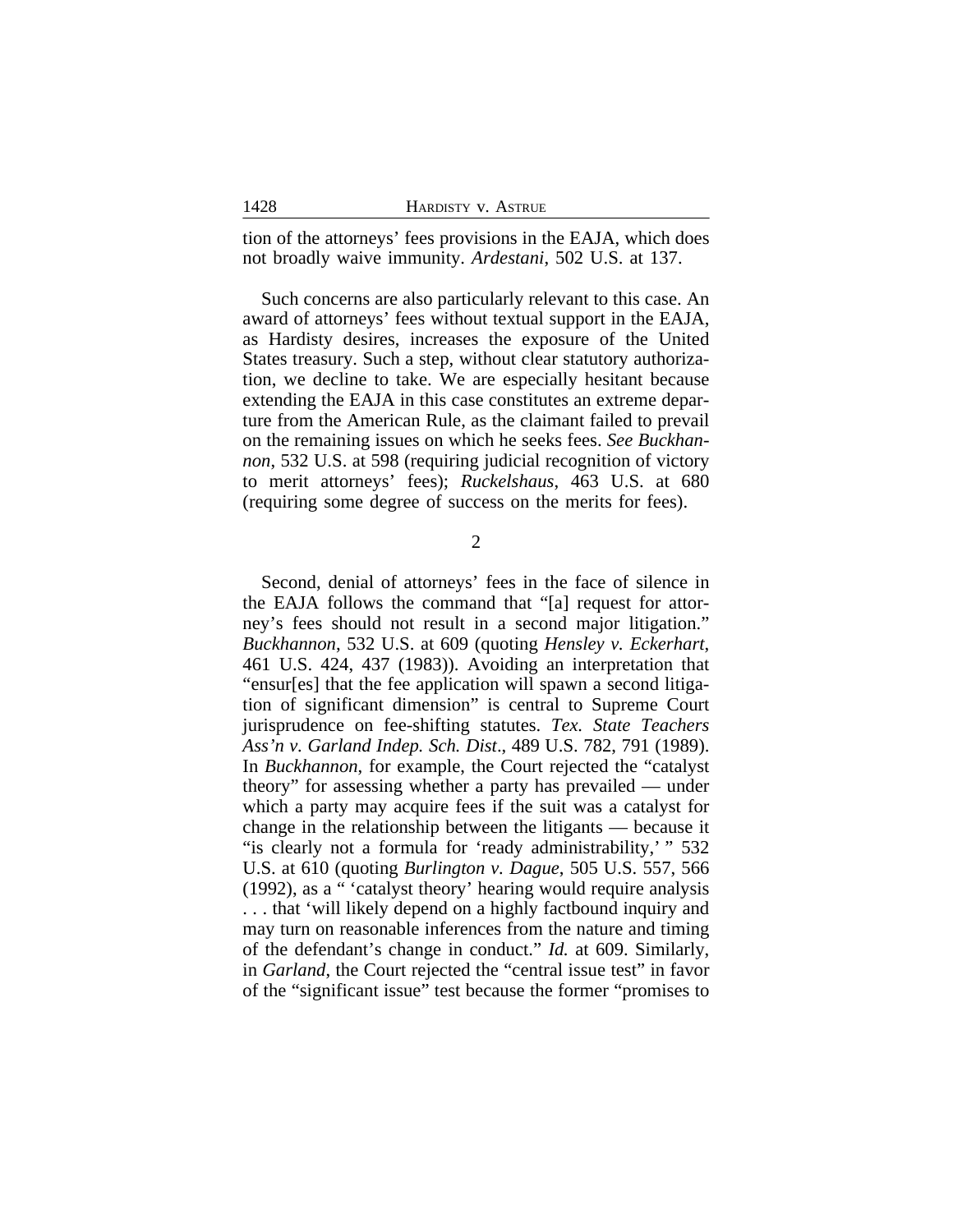| 1429 |
|------|
|      |

mire district courts entertaining fee applications in an inquiry which two commentators have described as 'excruciating.' " 489 U.S. at 791. And in *Hensley*, the court framed its remand to the district court to determine the proper amount of attorneys' fees with the warning that, nonetheless, "[a] request for attorney's fees should not result in a second major litigation." 461 U.S. at 437.

Hardisty's interpretation would require just such extensive collateral litigation. He asks that the district court review all challenges by the claimant, no matter how numerous, to see whether the government's position lacked substantial justification. And he asks that the district court do so even on those issues that the district court chose not to reach in its original decision. Such an inquiry requires the district court to decide whether government positions it may not have evaluated at all were in fact substantially justified. That puts the district court in the position of conducting essentially de novo review of the entire case for purposes of the fee litigation, contrary to the command against "spawn[ing] a second litigation" of the Supreme Court and to the far more streamlined "substantial justification" review envisioned by the EAJA itself. We decline to impose such burdens on district courts.

Hardisty argues that *Flores v. Shalala*, 49 F.3d 562 (9th Cir. 1995), controls the outcome in this case in his favor. In *Flores*, we held that district courts should focus on whether the government's position on the particular issue on which the claimant earned remand was substantially justified, not on whether the government's ultimate disability determination was substantially justified. *Id.* at 569. This holding, of course, does not address the question of awarding attorneys' fees on issues the claimant raised but on which he did not earn remand. Hardisty points to a footnote in *Flores* suggesting that "attorney's fees might be appropriate" in a situation like his. *Id.* at 566 n.5. The problem with Hardisty's argument is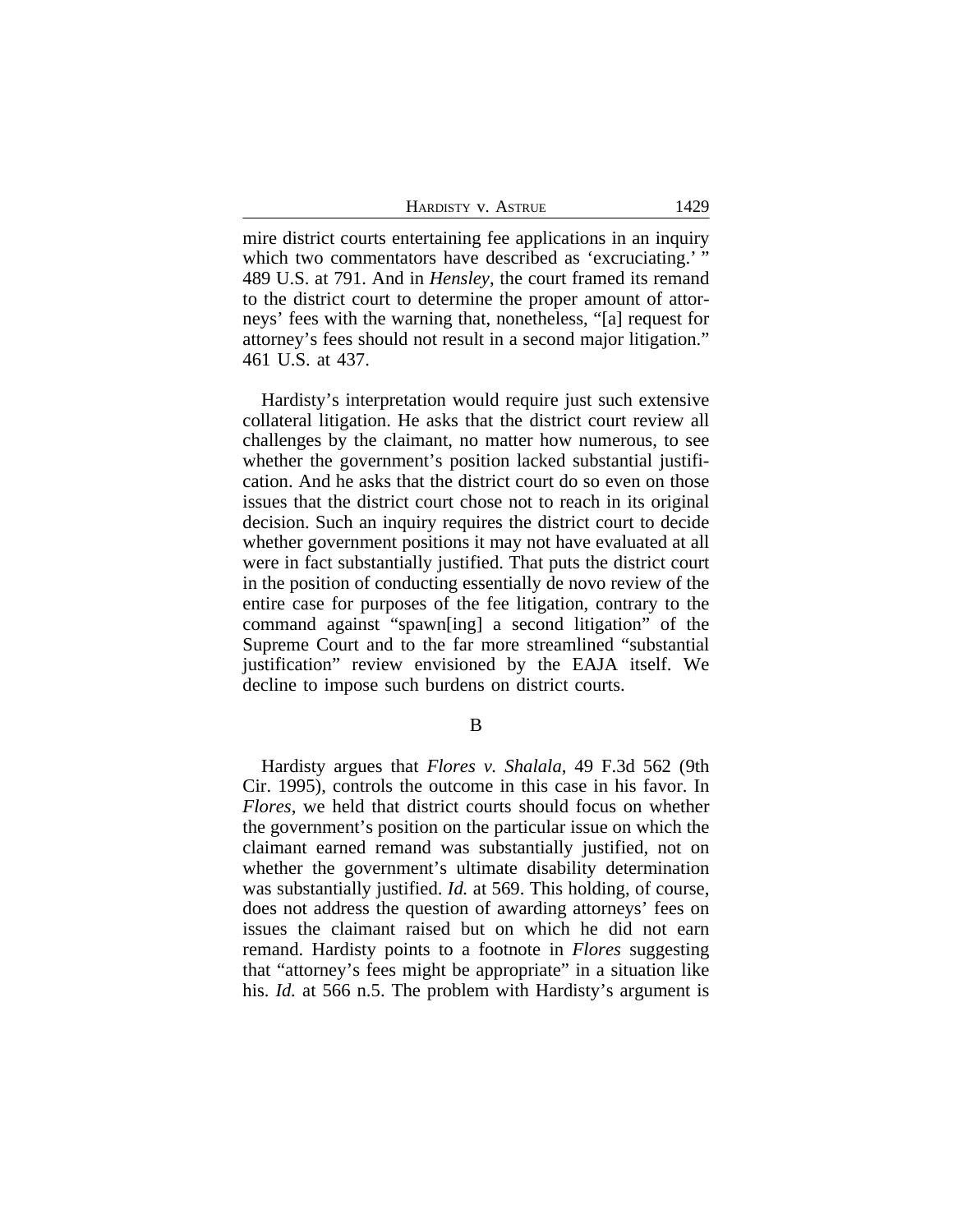1430 HARDISTY v. ASTRUE

that the footnote merely foreshadows the issue in this case without suggesting a resolution, as the *Flores* court recognized. *Id.* ("[W]e need not decide that [foreshadowed] question here."). And even if the footnote is suggestive of a resolution, it is no more than dicta. Furthermore, if *Flores* bears on the outcome of this case at all, it weighs against awarding attorneys' fees because, as the government argues, the court in *Flores* focused on the issue on which the claimant earned remand. *Id.*

Hardisty also raises policy concerns. He argues that on our view the district court can ignore egregious ALJ errors, reverse on a trivial matter, and thus deny attorneys' fees. This possibility conflicts, in Hardisty's view, with the purpose of the EAJA, which was designed to encourage litigation against government action. *See* Equal Access to Justice Act, Extension and Amendment, H.R. Rep. No. 120, *as reprinted in* 1985 U.S.C.C.A.N. 132.

We do not find this policy argument persuasive. The first problem with Hardisty's argument is its view of the district court. In Hardisty's view, district judges can be disingenuous. On the one hand, they carefully scrutinize agency reasoning to ferret out erroneous agency rulings against claimants. They labor to vindicate the claimants. On the other hand, they manipulate the claimants' arguments so as to reach only those positions on which the government was *both* wrong *and* substantially justified. They thus stab the claimants in the back by denying fees. This is an unrealistic, cynical, and perhaps paranoid view of what district court judges do. We are satisfied that district judges traditionally decide cases on the strongest ground the plaintiff raises both for reasons of fairness, clarity, and judicial efficiency and to protect their rulings on appeal. A district judge who navigates the narrow path Hardisty envisions wastes a great deal of judicial energy. And he exposes himself to reversal by this court because walking the line Hardisty posits — reversing the agency on closer questions instead of obvious ones — by definition means that his rul-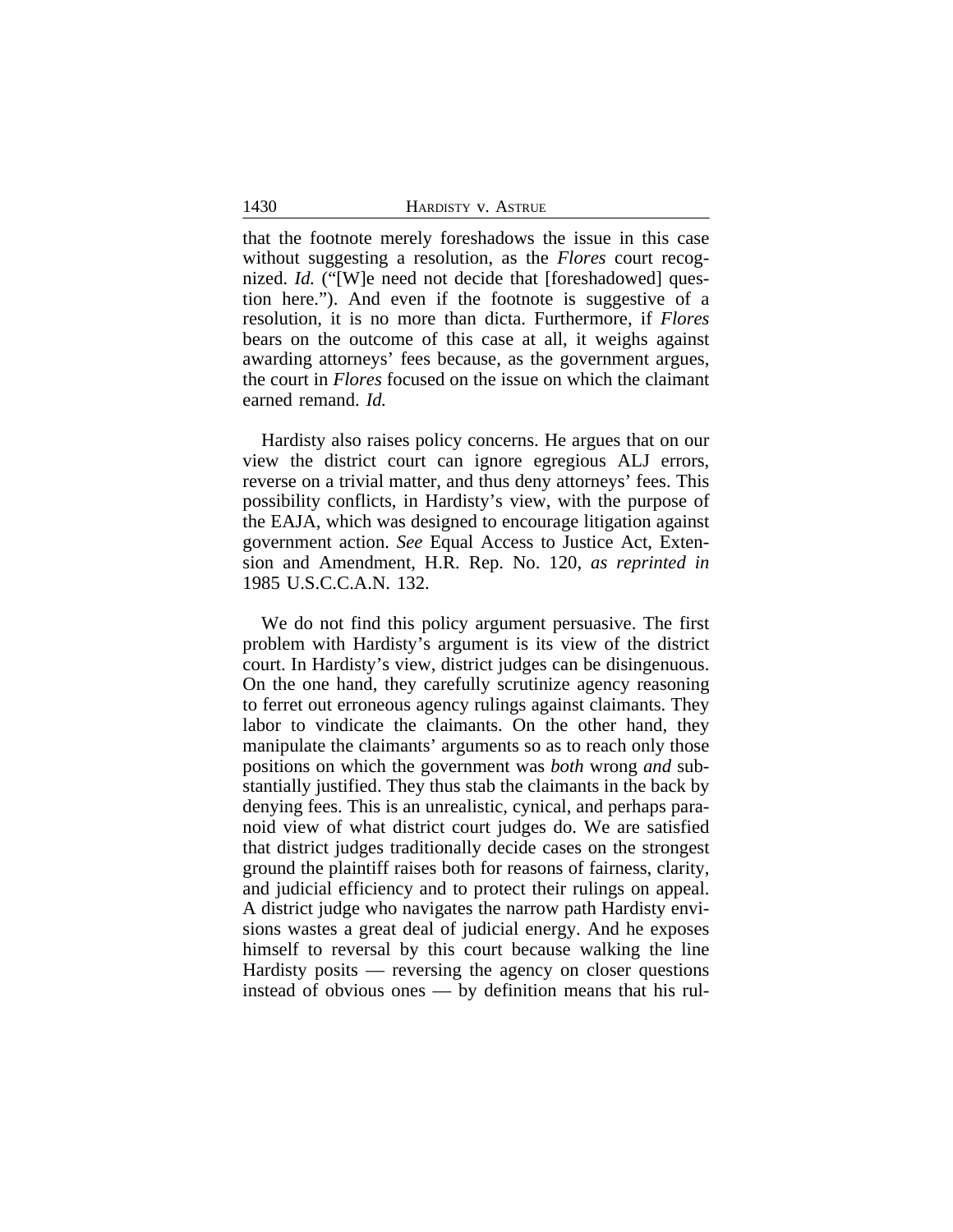| HARDISTY V. ASTRUE | 1431 |
|--------------------|------|
|                    |      |

ings are weaker than they need to be. We decline to take such a warped view.

But even if Hardisty's conception of the friendly but backstabbing federal judge were true, Hardisty's view creates several policy problems of its own. First, it requires district courts to rule on every issue raised by the plaintiffs. But, although litigants are the masters of their suits, judges are in charge of resolving cases. Second, and relatedly, Hardisty's view encourages plaintiffs to raise and to brief every conceivable issue, as the longer the list the more likely the district court, which has to consider every issue raised, might stumble upon a government position lacking substantial justification. This, in turn, forces the government to expend more resources defending itself in fee litigation, responding to every claim raised by plaintiffs. The policy consequences of Hardisty's position are far from appealing. And proceeding down that path is unjustified in light of the unlikelihood that a district court judge would ever act as Hardisty hypothesizes.

**[4]** In the end, Hardisty's appeal to policy concerns at most confronts us with competing policy arguments. Such a debate is not enough to overcome the absence of statutory text authorizing supersession of the American Rule in this situation, especially considering the judicially cognizable canons of interpretation disfavoring the abrogation of sovereign immunity and the spawning of collateral litigation. We therefore decline to extend the EAJA to require review of those issues raised by the plaintiff but not addressed by the district court.

#### III

Hardisty also challenges the district court's ruling that the government's position on the issue it did consider, the adverse credibility finding, was substantially justified. A position is "substantially justified" if it has a "reasonable basis in law and fact." *Pierce v. Underwood*, 487 U.S. 552, 565 (1988). The district court found that the government's adverse credi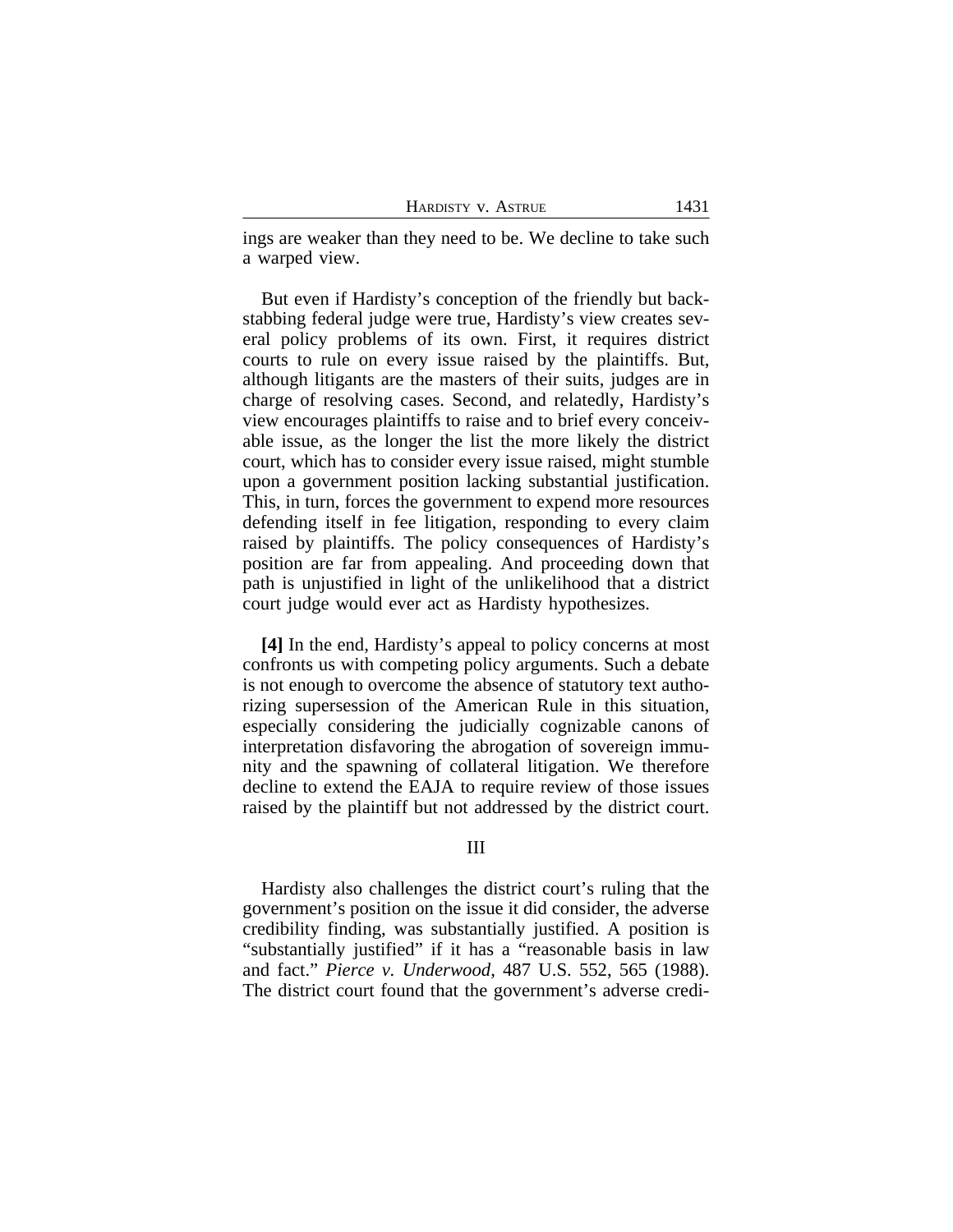bility finding, which rested on inferences regarding the claimant's convictions, the claimant's testimony concerning who drove to the hearing, and Dr. Vergara's report not denying malingering, was substantially justified. This is a question of the application of law to fact. We review the district court's ruling for abuse of discretion. *Lewis v. Barnhart*, 281 F.3d 1081, 1083 (9th Cir. 2002).

**[5]** The government's adverse credibility finding was substantially justified because all of the inferences upon which it rested had substance in the record. The government's reliance on stale convictions was not inconsistent with the Federal Rules of Evidence, which do not apply to administrative proceedings. *Bayliss v. Barnhart*, 427 F.3d 1211, 1218 n.4 (9th Cir. 2005). It thus had a reasonable basis in law and fact. The government's interpretation of the inconsistency regarding who drove to the hearing was also substantially justified, as even Hardisty admitted his confused statements cast doubt on his credibility. Finally, the government's reliance on Dr. Vergara's report was substantially justified because that report does question the severity of Hardisty's symptoms.

**[6]** Nor is there merit to Hardisty's argument that the government's action lacked substantial justification because the ALJ failed to tie his findings to specific evidence. On the contrary, the government pointed to the three pieces of evidence noted to support his adverse credibility finding. The district court did not abuse its discretion in finding substantial justification.

### IV

For the foregoing reasons, the judgment of the district court is

#### **AFFIRMED.**